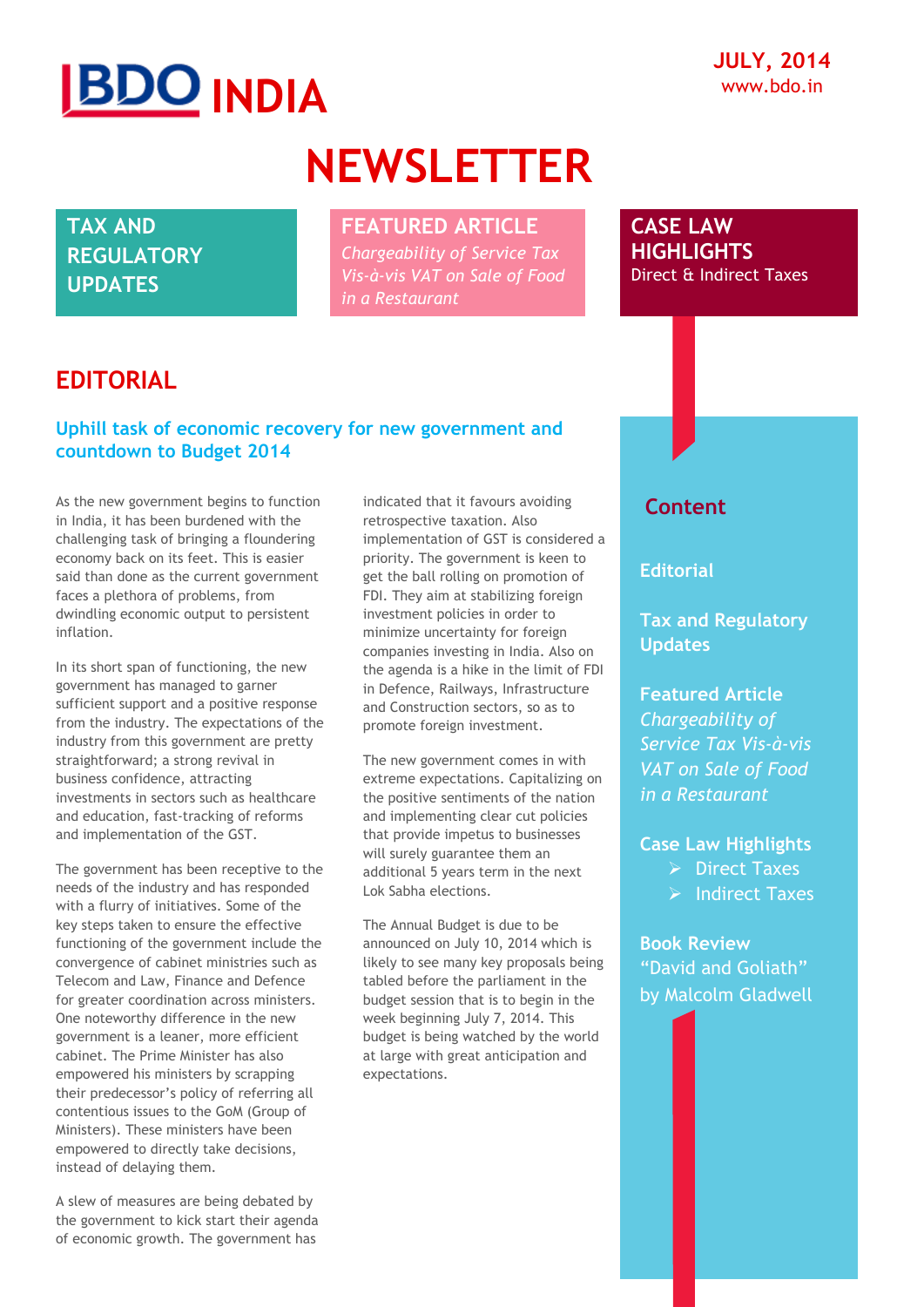### **TAX AND REGULATORY UPDATES**

**Cost inflation index hiked by 9.05% for 2014-15 by CBDT:** The value for the cost inflation index (used for indexing cost while computing Long Term Capital Gain/Loss) has been increased from 939 (2013-14) to 1024 for 2014-15, resulting in a 9.05% hike for FY2015 when compared to FY 2014.

### **SEBI declares the participation of FPIs (Foreign Portfolio Investors) in the Currency Derivatives segment:** As per the SEBI circular released in June 2014, FPIs can now trade in the currency derivative segment of the stock exchange subject to certain terms and

**Investment in Securities by FPIs (Foreign Portfolio Investors) will be a part of \$51 billion Debt Capital:** As per SEBI, the investments made by FPIs (Foreign Portfolio Investors) in

conditions.

debentures or non-convertible shares will be included within the \$51 billion limit for corporate debts.

**SEBI declares the Minimum Assets under Management (AUM) for Debt Oriented Schemes:** As per the SEBI circular:

a) The minimum subscription amount of debt oriented and balanced schemes at the time of new fund offer shall be at least INR 20 crore and that of other schemes shall be at least INR 10 crore.

b) An average AUM of INR 20 crore on half yearly rolling basis shall be maintained for open ended debt oriented schemes.

c) The existing open ended debt oriented schemes shall comply with point (b) stated above within one year from the date of issue of this circular (June  $20^{th}$  2014)."

**Limit for carrying currency notes** 

**outside India increased:** As per the circular released by the RBI in June 2014**, "**all residents and non-residents (except citizens of Pakistan and Bangladesh and travelers coming from and going to Pakistan and Bangladesh) are now allowed to take out Indian currency notes up to a value of INR 25,000 while leaving India."Earlier the limit was set at INR 10,000.

**Key changes in forms for filing of** 

**income tax returns:** CBDT (Central Board of Direct Taxes) has recently notified new forms that are applicable for filing of tax returns for the tax year 2013-14.

### **FFATURED ARTICLE**

### **Chargeability of Service Tax Vis-a-vis VAT on Sale of Food in a Restaurant**

Recently, the restaurant industry has been abuzz with amendments in the legislation and various judgments revolving around the applicability of Service Tax and VAT. The Constitution has declared supply of food in restaurant as "deemed sale", whereas Service Tax legislation considers this as 'declared service'. The hospitality industry has been paying Service Tax and VAT both on sale/ serving of food. However, there has been ambiguity in deciding the valuation of sale and service element in supply of food. The Central Government has taken care of not charging Service Tax on full value and giving relief towards sale part of the transaction. The service portion is assumed to be only 40% of total value. However, State VAT laws seem to have overlooked this aspect while demanding VAT on full value.

In the recent past, there are rulings on chargeability of both Service Tax and VAT on restaurant service from three different High Courts. The Bombay High Court upholds the constitutional validity of charging Service Tax on serving of food under Section 66E(i) of

Finance Act, 1994 in the case of *Indian Hotels and Restaurant Association.* This judgment differed from the decision of the Kerala High Court in the case of Kerala Classified Hotels and Resorts Association wherein levy of Service Tax on restaurant was held to be beyond the legislative competence of the Parliament. The writ petition was dismissed by Hon"ble Bombay High Court based on following major observations:

- Supply of food was covered under the definition of 'sale' vide clause (f) of Article 366 (29A) to legislate that State is empowered to tax on such sale. However, this does not rule out an element of service in the transaction. As per the provisions of Finance Act 1994, service tax is levied on taxable services provided by a Restaurant having airconditioning facility and a license to serve liquor. The Parliament levies Service Tax when a service is rendered by a restaurant owner.
- Service tax is a complete distinct tax. It should not be and cannot be

equated with a tax on sale or purchase of goods.

In the case of *Hotel East Park & Another*, the Chhattisgarh High Court also rendered a view similar to the Bombay High Court and upholds the constitutional validity of levy of Service Tax on restaurant service. It stated that:

- Service Tax cannot be levied on sale and vice versa.
- Tax on sale and purchase of food and drinks are within the exclusive domain of State Government. The Parliament has no legislative competence to impose tax on goods sold within State. Similarly, State has no power to impose tax on a service. The intention of the legislature while inserting Article 366(29A)(f) was to separate sale of food or drinks from the service part. The Article cannot be interpreted in a way that the service part is subsumed in the sale of the food and drinks.
- The definition of 'service' read with declared service of serving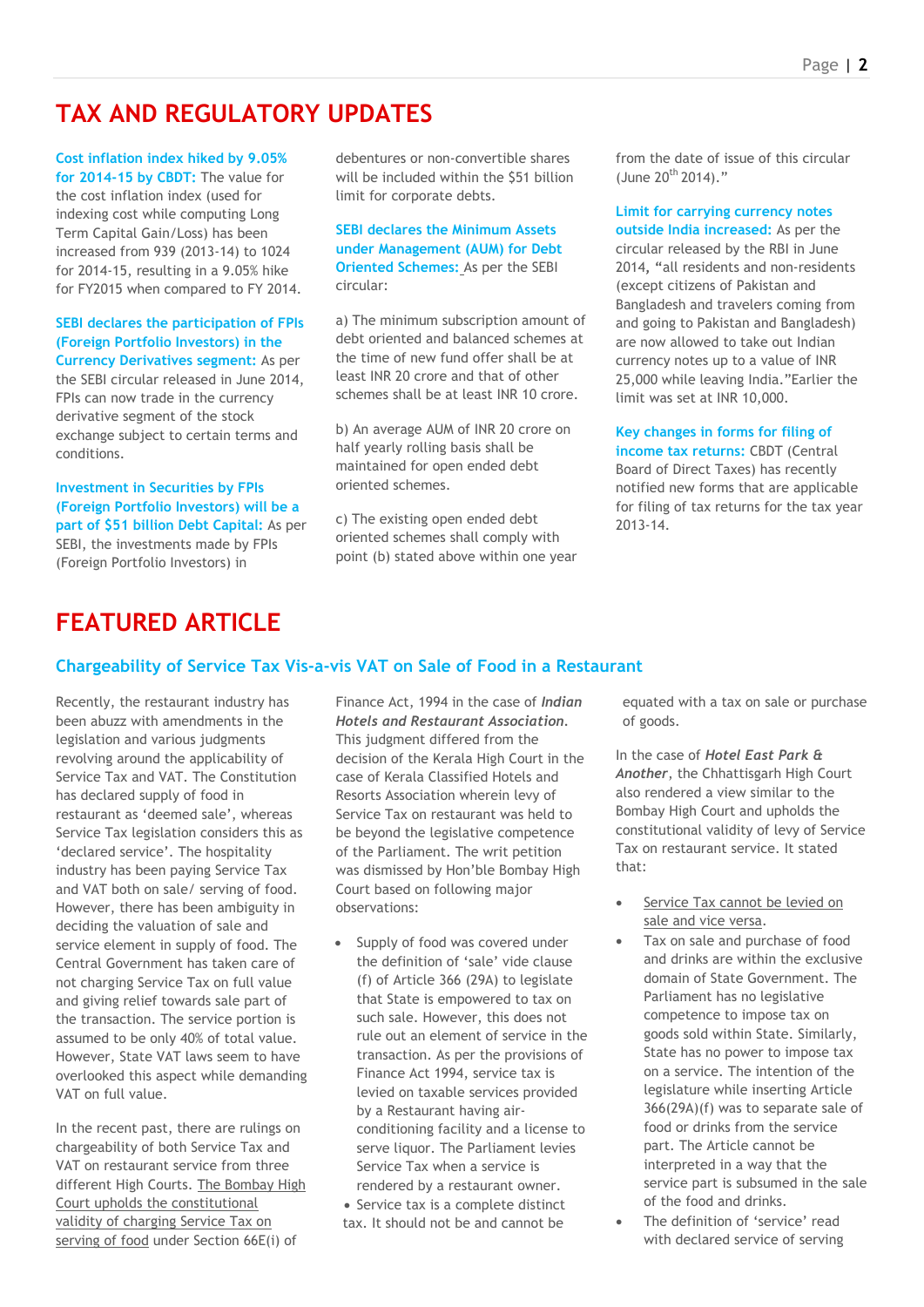foods [Section 65B(44) and Section 66E(i) of the Act] only charge Service Tax on service part and not on sales part. Hence, Section 66E(i) is constitutionally valid and not violating Article 366(29A)(f).

 While upholding levy of Service Tax on restaurant, HC accepted difficulties in arriving at value of sale and service element and mentioned that value on which Service Tax has been charged cannot be subject to VAT. Taxpayers can object levy of VAT on full value. Further, HC advised State Governments to issue clarification so that customers are not doubly taxed on the same amount and there is co-ordination between the State and Central Government.

Uttarakhand High Court in the case of *Valley Hotel & Resorts vs. The Commissioner of Commercial Tax, Dehradun*, has held that VAT cannot be levied on 40% of the value of invoice raised by restaurants on which Service Tax is paid. The High Court in this case observed that –

- VAT can be imposed on goods and not on service. Only Service tax can be levied on services under Service Tax law.
- The State Government has not challenged the Service Tax levy on

### **CASE LAW HIGHLIGHTS – DIRECT TAXES**

**1. Authority for Advance Rulings (AAR) denies import of "make available" clause into India France DTAA and concluded that management services are taxable as FTS**

> The issue before AAR in the case of Steria (India) Ltd (Steria India) was whether the payments made for management services provided by Group Steria SCA (Steria France) are taxable in the hands of Steria France as per India – France DTAA. AAR denied import of "make available" clause and concluded that the management services provided by Steria France would be Fees for Technical Services (FTS) as per India – France DTAA

the restaurant service by the Central Government. Accordingly, the Central Government also has authority declare what is to be considered as service.

 Hence, VAT cannot be levied on the service element of total billing made at Restaurants which is brought under the Service Tax net.

Pursuant to these judgments, it would be more prudent to mention that if the State Governments accept the suggestions and issue required clarification or amend the Sales Tax laws accordingly, the end consumer will definitely benefit. Another aspect is that once the State Government would agree not to levy sales tax on service portion, it would have an impact on all the 'deemed sales' including works contract service.

Under Service tax law, a service provider adopting abatement is allowed to CENVAT credit subject to certain conditions. A similar provision is, generally, not available under the State VAT Laws. Currently, many State VAT laws prescribe composite rate (concessional rate of tax generally with a condition that no/ partial input tax credit shall be available) of tax for the restaurant industry. If the composite rate is presumed to be factoring the service portion then there is no propriety in not allowing full input tax

#### **2. Sum paid as a guarantor of a Joint Venture not deductible from taxable income**

On the issue involving admissibility of the claim with respect to sum paid to certain banks / financial institutions, in the capacity of guarantor of the loan availed by the joint venture company ('JVC'), the Mumbai bench of Appellate Tribunal in the case of LML Limited held that such sum cannot be allowed as deduction in computing taxable income of the taxpayer. The Tribunal rejected the contention of the taxpayer that JVC was formed for the taxpayer's own business. The Tribunal held that the present case was akin to write off of irrecoverable loan (emanating from

credit like the counterpart in Service Tax law.

These judgments have rightly made the distinction between applicability of VAT and Service Tax and held that VAT cannot be levied on service portion. Post these judgments whether Hospitality Industry gets relief from VAT on service portion is to be monitored by observing how State VAT laws react to the judgments. The matter would get more clarity if taken to a higher judicial forum.

With three High Court judgments in a row taking the same view on levy of both Service Tax and VAT on restaurant service, Hospitality industry is expecting some concrete amendment in Service Tax and VAT laws obviously with a hope of extrication from tax clutches.



earlier business obligation) which cannot be treated as deductible business loss or expenditure and therefore, the same can only be treated as a capital loss. Additionally, the Tribunal observed that the said sum was disclosed as sum recoverable from joint venture company in the books of taxpayer. Accordingly, in absence of write off of such sum in the books, the claim of bad debts was also disapproved by the Tribunal.

#### 3. **Cost allocations without mark-up cannot be claimed to be at arm"s length without undertaking transfer pricing benchmarking**

Hon"ble Delhi High Court in the case of Cushman and Wakefield (India) Private Limited held that allocation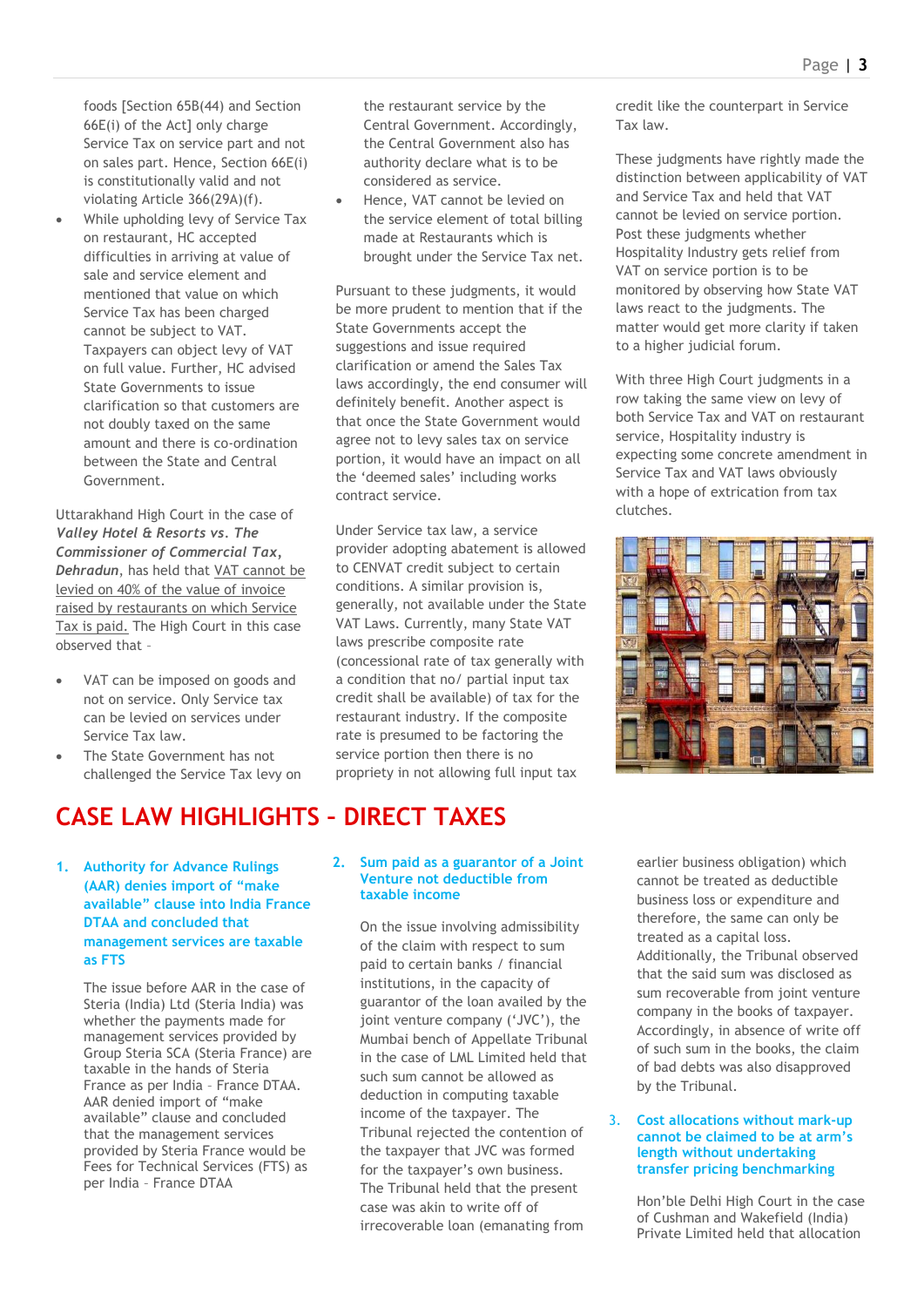of costs by foreign affiliate to Indian taxpayer, even if, without any mark up, cannot be considered to be at arm"s length in the absence of transfer pricing benchmarking analysis since cost itself is a tainted item in a related party transaction. Such benchmarking is to be backed by a detailed cost benefit analysis rather than allocation on the basis of revenue generated and not on a scientific basis. Further, the High Court also held that the authority of the jurisdictional tax officer also includes an inquiry into the actual receipt of services and the benefits derived therefrom, even after the specialist Transfer Pricing Officer has concurred with the taxpayer on determination of the arm"s length price of such services.

#### **4. Taxing provisions in relation to slump sale of an undertaking are not attracted in absence of monetary consideration in an exchange**

In an issue involving taxability of income arising from transfer of business undertaking in exchange of preference shares and bonds (under a court approved scheme), the Bombay High Court has dismissed an appeal filed by the Revenue Authorities in the case of Bharat Bijlee Limited. Earlier, the Mumbai Tribunal had decided the issue in the favour of the taxpayer by holding that the taxing provisions in relation to slump sale of an undertaking are not attracted in absence of monetary consideration in an exchange. The Tribunal also considered the fact that sale consideration and cost of acquisition of the various assets of the undertaking are not ascertainable and therefore the mechanism of computing capital gains tax fails in the present case. The Bombay High court has delivered the ruling after distinguishing the recent decision of Delhi High Court on this subject.

**5. Residual Profit Split Method (PSM) to be preferred over the Transactional Net Margin method** 

### **CASE LAW HIGHLIGHTS – INDIRECT TAXES**

### **1. Composite activity of manufacturing, erection and installation amounts to "works contract" and not "sale"**

The Supreme Court Constitutional Bench recently overruled the 3 judges bench decision in the case of *Kone Elevators India Pvt Ltd*, holding that the composite activity of manufacture, erection and installation of elevator will amount to 'Works Contract' and not 'Sale' and the taxation will be done accordingly.

The Hon"ble Apex Court also observed that, installation of lift is not mere assembling and cannot be said to be part of manufacturing process.

The Apex court stated that "dominant intention test" or "degree of intention test" is not applicable in the context of composite contracts which have all attributes of works contracts and is covered under clause 29A(b) of Article 366 of the Constitution. It

was held that once the contract has the characteristics of a works contract, then the incidental part as regards labour/service pales into total insignificance for determination of the nature of the contract. Any additional obligation incorporated in the contract would not change the nature of the contract.

### **2. Shortfall in tax payment (for the first 50%) declared under VCES cannot be waived or relaxed**

Gujarat High Court in the case of *Ramilaben Bharatbhai Patel vs. U.O.I.* upholds rejection of taxpayer"s declaration under Service Tax Voluntary Compliance Encouragement Scheme, 2013 (VCES) owing to shortfall in depositing 50% of declared tax dues by December 31, 2013 as prescribed u/s 107(3) of Finance Act, 2013.

**3. If entire CENVAT Credit reversed with interest, provisions of Rule** 

#### **(TNMM) in relation to interlinked and interconnected transactions**

[The ITAT Delhi Tribunal in the case](mailto:bhavinshah@bdo.in)  [of Global One India Private Ltd held](mailto:bhavinshah@bdo.in)  [that residual profit split method](mailto:bhavinshah@bdo.in)  [\(PSM\) should be preferred over the](mailto:bhavinshah@bdo.in)  [transactional net margin method](mailto:bhavinshah@bdo.in)  [\(TNMM\) in relation to transactions](mailto:bhavinshah@bdo.in)  that are [interlinked and](mailto:bhavinshah@bdo.in)  [interconnected; and that the](mailto:bhavinshah@bdo.in)  [existence of unique intangibles is](mailto:bhavinshah@bdo.in)  [not a pre requisite to apply PSM.](mailto:bhavinshah@bdo.in)  [The Tribunal also observed that in](mailto:bhavinshah@bdo.in)  [the absence of external](mailto:bhavinshah@bdo.in)  [comparables to benchmark the](mailto:bhavinshah@bdo.in)  [residuary profits as required under](mailto:bhavinshah@bdo.in)  [the Indian Transfer Pricing](mailto:bhavinshah@bdo.in)  [Regulations, reference can be made](mailto:bhavinshah@bdo.in)  [to OCED Guidelines and UN TP](mailto:bhavinshah@bdo.in)  [Manual. The Tribunal also held that](mailto:bhavinshah@bdo.in)  [the "Other Method" introduced with](mailto:bhavinshah@bdo.in)  [effect from April 2012 can be made](mailto:bhavinshah@bdo.in)  [applicable retrospectively to avoid](mailto:bhavinshah@bdo.in)  [practical difficulties in the](mailto:bhavinshah@bdo.in)  [application of Indian transfer pricing](mailto:bhavinshah@bdo.in)  [provisions.](mailto:bhavinshah@bdo.in)

#### **6(3) of CCR, 2004 will be inapplicable**

In a recent judgment, Mumbai Bench of CESTAT in the case of Nagar Urban Co-Operative Bank Ltd vs. CC, CE & ST has held that, reversal of credit taken on the entire input service along with interest amounts to non-availment of credit and therefore, provisions of Rule 6(3) of CENVAT Credit Rules, 2004 will not be attracted.

In this case the taxpayer was providing exempt services as well as a taxable service which was very nominal, but he did not maintain separate account and availed entire CENVAT Credit on common input services. Therefore, the department was seeking reversal at 6% / 8% of the value of exempted service.

**4. Trading activity is neither "Service" nor "Exempted Service" prior to 1 April 2011**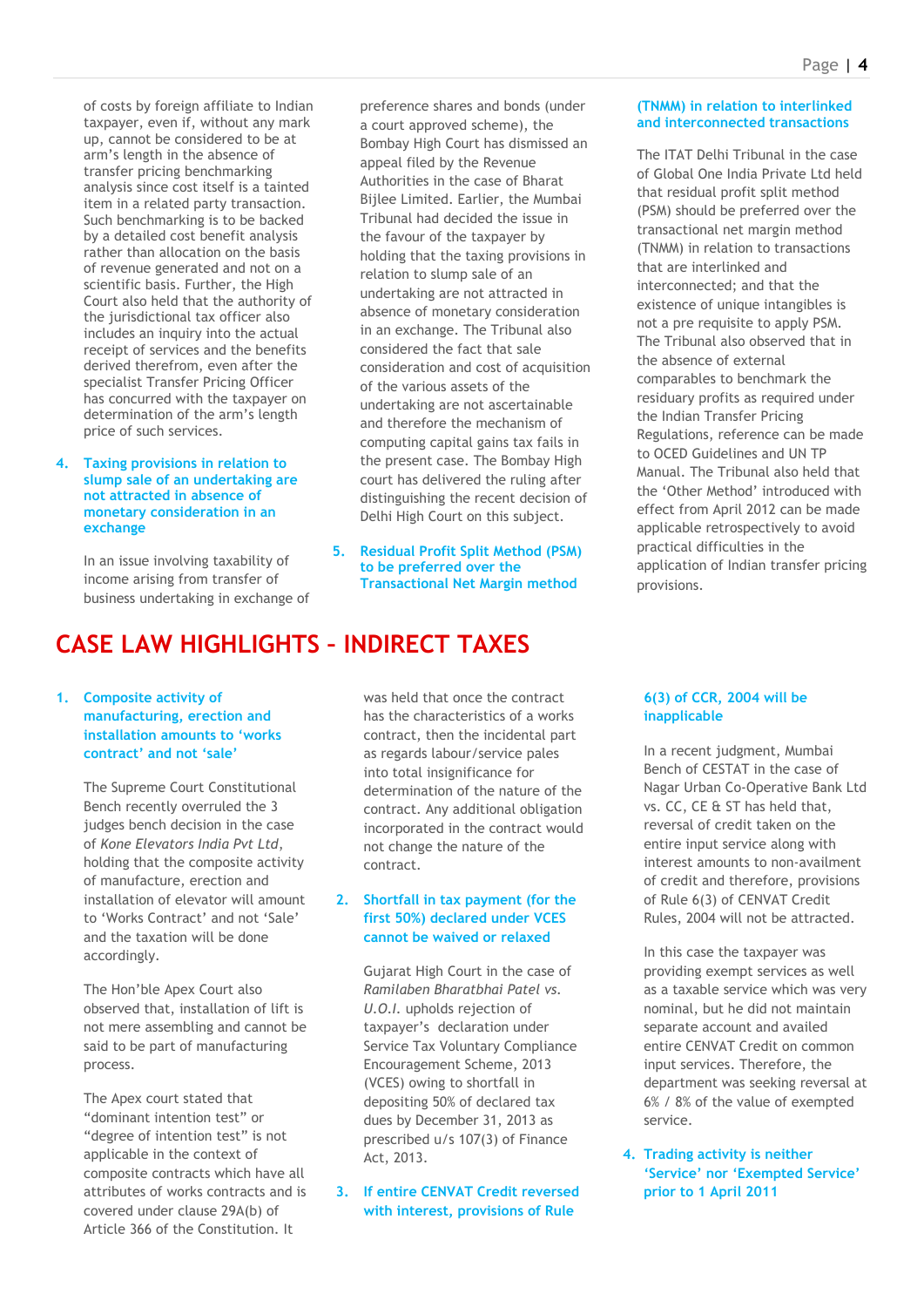The Hon"ble CESTAT, Delhi in the case of HCL Infosystem Limited (taxpayer) has held that before 1 April 2011, trading was neither a service nor an exempted service and therefore CENVAT credit availed on an input service/inputs used in trading cannot be considered as credit earned on exempted service. Explanation to Rule 2 of CENVAT Credit Rules 2004 (CCR) added in 2011, wherein it was clarified that exempted services include trading, has prospective effect and hence trading would be comprehended within the scope of an exempted

service only w.e.f. 01.04.2011, the enforcement date of the said Explanation.

### **5. Refund of SAD allowed without endorsement on commercial invoice**

In the case of Chowgule & Company the reference was made to larger bench of CESTAT, Mumbai as, whether the refund of SAD can be allowed without endorsement on commercial invoice. While answering the reference the bench held that a trader, who has paid SAD, discharged VAT/ST liability and issued commercial invoices

without indicating any details of the duty paid, would be entitled to the benefit of exemption under Notification No. 102/2007-Cus. Further, the bench also held that the condition relating to endorsement on invoice is merely procedural one and the purpose and object of such endorsement could be achieved when duty element was not specified in the invoice and hence mere nonmaking of the endorsement cannot undermine the purpose of the exemption.

### **BOOK REVIEW**

### **"David and Goliath" by Malcolm Gladwell**



This latest book of Malcolm Gladwell has so far left many critics unconvinced of this pop sociologist"s writing techniques and his latest theories. His latest offering, "David and Goliath" is largely a representation of his theory of why a nimbler, David, is able to overcome challenges and win. It

explains the advantage of having a disadvantage and how individuals with a disadvantage can benefit from it.

In his latest book, Gladwell uses certain examples to illustrate his point, such as that of David Boies, a current super lawyer from humble beginnings, who faced mighty obstacles and overcame them in order to achieve success. Here, Boies is the "David" – able to overcome challenges and emerge victorious not due to luck alone, but due to his dyslexia.

These examples of successful individuals with dyslexia are thought-provoking and there is a good deal of common sense in Gladwell"s observation that the quick accurate David had an advantage over Goliath. However, some of his theories come across as very unconvincing such as the one which suggests that people losing

their parents early in life are at an advantage. To emphasize this point he gives the example of Emil J. Freireich, who made significant advances in childhood leukemia. The argument that the early childhood loss of his parent gave him the strength to put some of the children through hell in order to cure them, may not necessarily hold true. Gladwell does try to back these theories with studies conducted by researchers in order to provide them with some credibility. However, not all of this research comes across as very inclusive.

What Gladwell mainly presents in this book are musings about human behaviour and certain intriguing facts regarding the same. It is up to the discretion of the reader to be convinced by these theories or to discredit them completely.